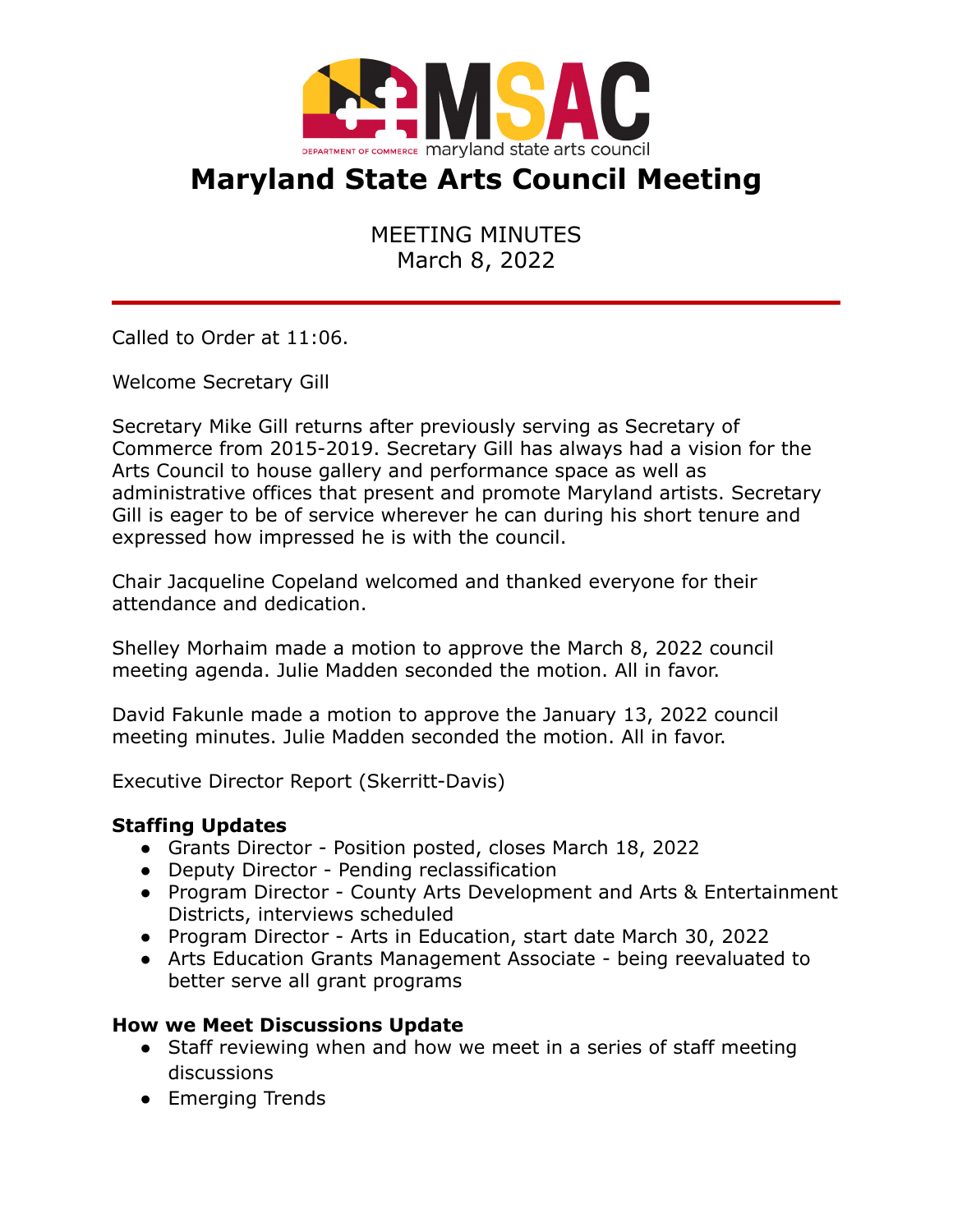

- Site visits necessitate in-person meetings
- $\circ$  A lot of the work we do can remain virtual
- Periodic in-person staff meetings
- There are a lot of possibilities for meeting around the State!
- Council and Committee meetings
	- Aiming for June Council meeting in person
	- Committee work to remain virtual

## **Strategic Plan Update**

- Plan adopted in 2019; was a 3-5 year plan
- Staff re-examining the implementation in March/April
- Will bring proposal to next Executive Committee meeting for next process timeline

## **Preservation of Cultural Arts (POCA) Update**

- Discrepancy between the General Accounting Division (GAD) in the Comptroller's office and the Department of Legislative Services accounting of Admissions and Amusement Tax Revenue that funds the Preservation of Cultural Arts statutory and legislative request grants
	- 12.2022 Commerce requested holding \$500k to ensure meeting POCA grant obligations
	- 2.7.2022 GAD transferred \$281K to Commerce
	- 3.4.2022 Commerce Budget Team reported funds are available to meet all grant obligations
- Going forward, any non-MSAC transaction will go through the POCA appropriation/program

## **Mid-Year Budgeting Review, Discussion**

- Mid- Year Budget Review
	- Goal end the year with minimal surplus
	- As a result of match removal, staff expecting FY22 surplus
	- Councilors held discussion around increasing independent artists awards
	- Independent Art Initiative will help distribute leftover funds
	- Independent artists also being granted through project funds
	- Request from program teams
		- Net total requested: \$690,000
		- Net total w/ 40K moved to Public Art: \$730,00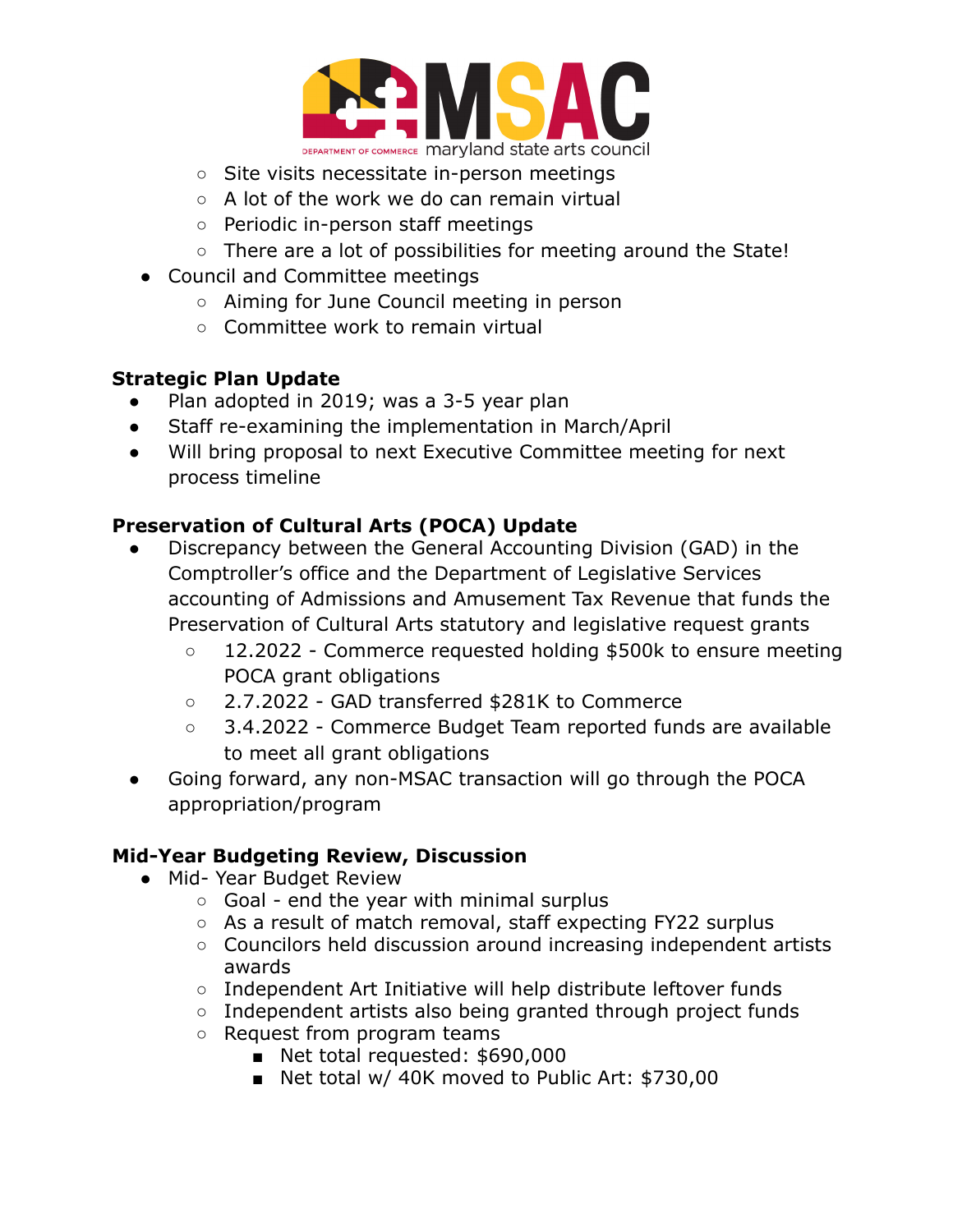

Shelley Morhaim made a motion to 40K within the FY22 budget to Public Art Across Maryland. Zoe Charlton seconded the motion. All in favor.

## **Special Request Grant Revision Process**

- **Follow Public Editor Process**
- Goal: creating a process for applying for MSAC funding for
	- new initiatives
	- organizational development
	- ongoing projects with statewide impact
- Timeline will be communicated as staff capacity allows

## **Digital Votes**

FY22 Life Journeys Writers Club Special Request February 7, 2022; Move \$690,000 from FY22 budget February 17, 2022; FY23 Folklife Network Panelists February 17, 2022; Alice Ferguson Special Request, February 25, 2022.

Staff Reports

## **Public Art Across Maryland**

PAAM Grants

- Quarter 3 Grants Application Submissions February 18, 2022
	- New Artworks
		- Planning Grants: 5
		- Project Grants: 4
	- Conservation
		- Project Grants: 2
	- We anticipate a larger number of submissions in Quarter 4 as prior planning grantees will submit Project Grant requests for full implementation
- Public Art staff provide one-on-one grant feedback and technical assistance to all declined applicants to encourage re-applying to the program

Artwork Commissions

- Coppin State University (1) and UMES (2) projects are in design development
- Salisbury Animal Health Lab: Finalist Thomas Sterner (Westminster) under contract and commencing design development
- Catonsville District Courthouse: Two MD artists finalists will go before the Board of Public Works for approval, April 6. Following approval, finalists announcement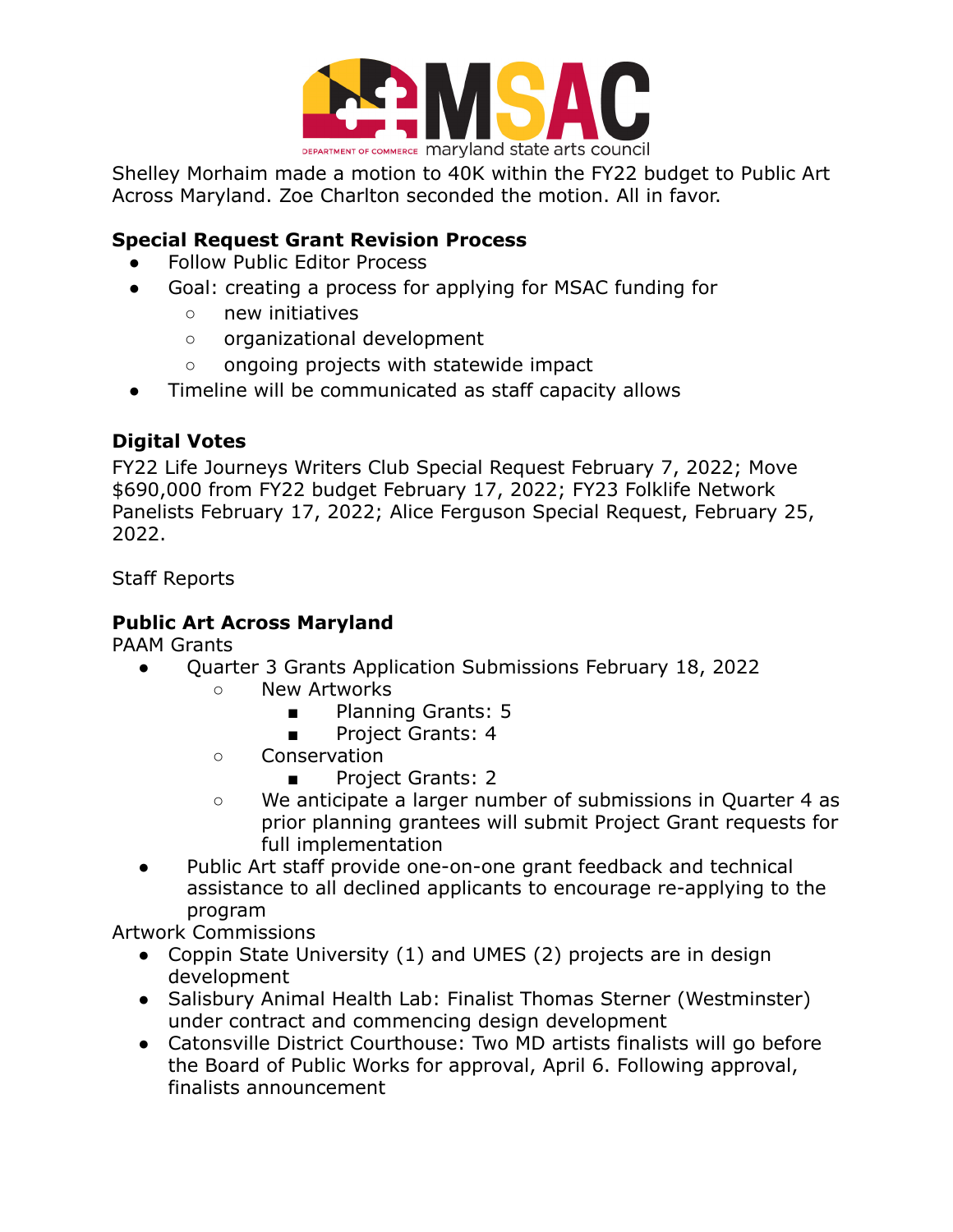

Current Artist Selection Processes Underway

- St. Mary's College of Maryland
	- 215 applications received/158 eligible and advanced for panel scoring
- Bowie State University
	- 208 applications received/126 eligible and advanced for panel scoring

Upcoming Projects:

- Towson State University, College of Health Professions
- Frostburg State University, Education and Health Sciences Center
- 10 Projects backlogged and cannot begin due to staff capacity

## **Maryland Traditions**

Land Acknowledgement Project

- Maryland Traditions-facilitated consultations of all tribal groups in Maryland
- Collaborative development of land acknowledgement language for public use
- Resource guide approved and available on MSAC.org
- Marketing plan to cover social media, state arts agencies, and conferences

Folklife presented a Sharecropping-style Quilting video from Wide Angle Production.

## **Fiscal Report (Roper, Russell)**

- FY22 Revenue Budget
	- Total of all funds: \$28,269,337; Special Request Grants Remaining Budget: \$271,000; Remaining surplus: \$516,625

## **Maryland Citizens for the Arts Update (Nicholas Cohen)**

- MD Arts Day a success, keynote speaker Quanice Floyd well received, Sue Hess award winner Cara Ober spoke to the importance of arts journalism
- Legislative session currently underway; MSAC budget being discussed and looking forward to 30M next year; general assembly should acknowledge wrong formula implemented
- Emergency granting cannot go on indefinitely; approved to ask for \$50M from state budget surplus to be administered over the next 2 years within programs that exist
- Call for MD Arts Summitt is out and the summit will be held June 9-10 in person at the University of Maryland Baltimore Campus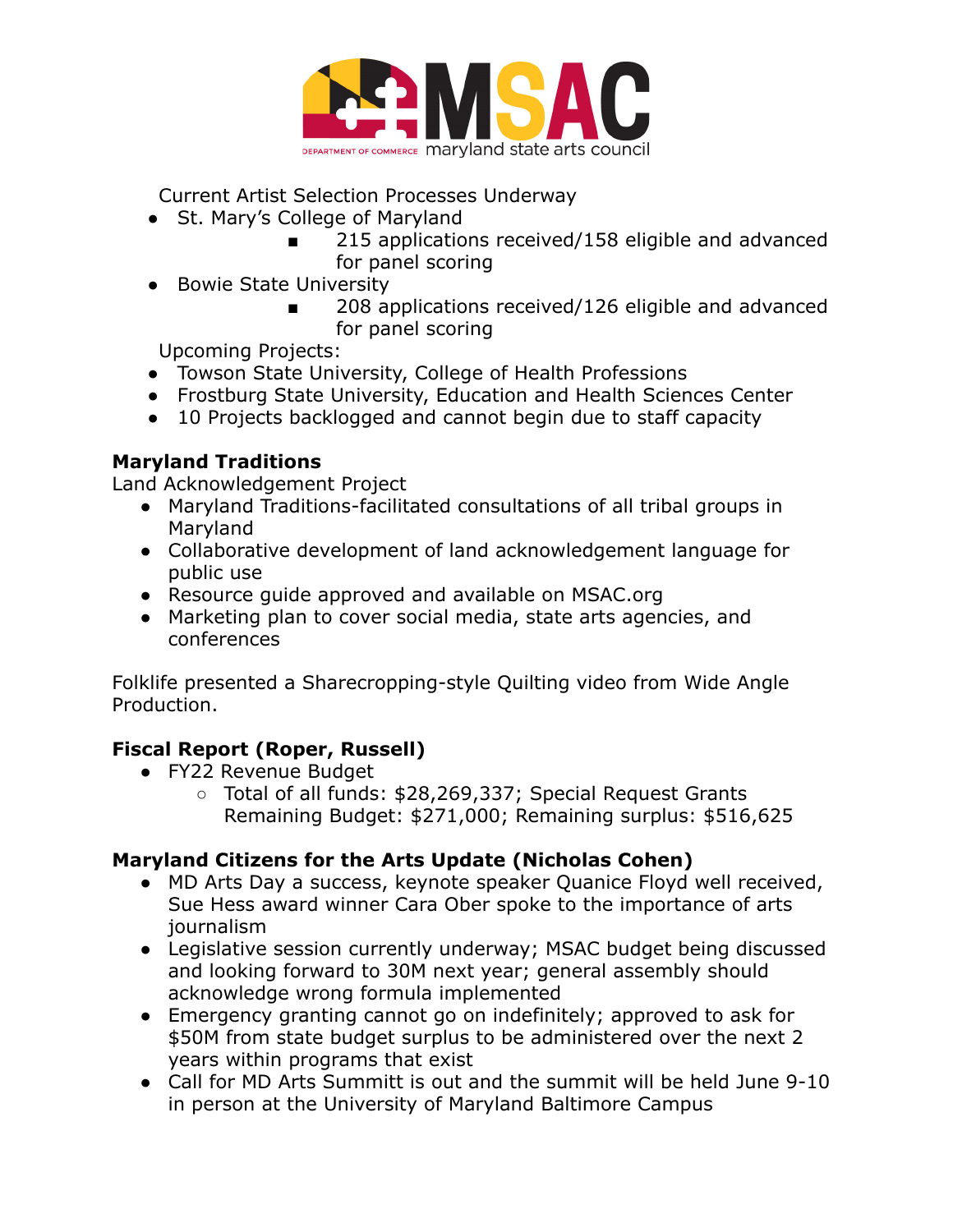

#### **Executive Committee Report (Copeland)**

Executive Director's report and March council meeting agenda reviewed.

#### **Governance Committee Report (Madden)**

Councilors were reminded of roles and responsibilities. Encouraged to participate in arts events in their communities and professional development held by MSAC. Councilors are also encouraged to continue equity, justice and inclusion work. Julie to attend upcoming CityLit event to hear keynote speaker Nikole Hannah-Jones speak.

#### **Nominating Committee Election (Penick)**

Current members Carole Alexander, Shelley Morhaim and Zoe Charlton of Nominating Committee presented to the council.

Lily Bengfort made a motion to vote for the current slate of nominating committee members. Jackie Copeland seconded. All in favor.

Nominating Committee to meet April 15, 2022 to nominate slate of officers for full council and present nominations for a vote during annual meeting in June.

## **Special Requests Review and Vote (Buterbaugh)**

FY22 Special Grants Request Grants Review Budgeted: \$600,000; Spent/Allocated: \$329,000; Currently remaining: \$271,000. March recommended totals: \$0

Artrepreneurs (Arts on the Block) funding request \$18,000; staff rating 74%; staff recommendation to decline.

Jackie made a motion to approve the staff's recommendation with the contingency of feedback provided to the applicant. Benny Russell seconded the motion. All in favor.

Three Special Request applications were submitted after the deadline for March council presentation

- All will require full council review
- Activities proposed in these applications are for FY 2022
- Staff recommendation:
	- *○ Move forward with staff review and send funding recommendations for electronic vote by full council*